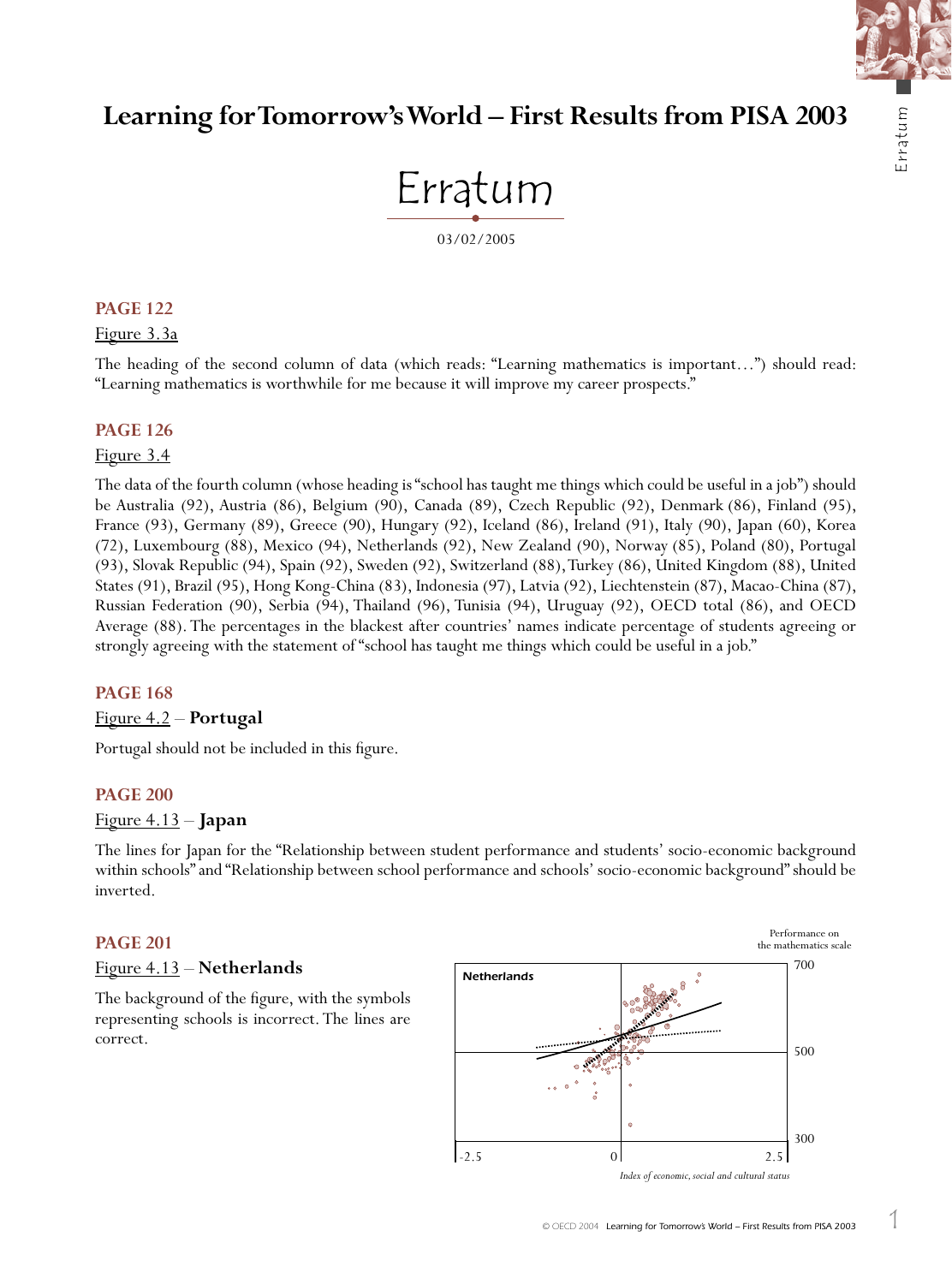

Erratum

# **PAGE 242**

Figure 5.14

The data for the amount of time spent on mathematics does not align with the correct country.



1. Response rate too low to ensure comparability (see Annex A3). *Source*: OECD PISA 2003 database, Table 5.14.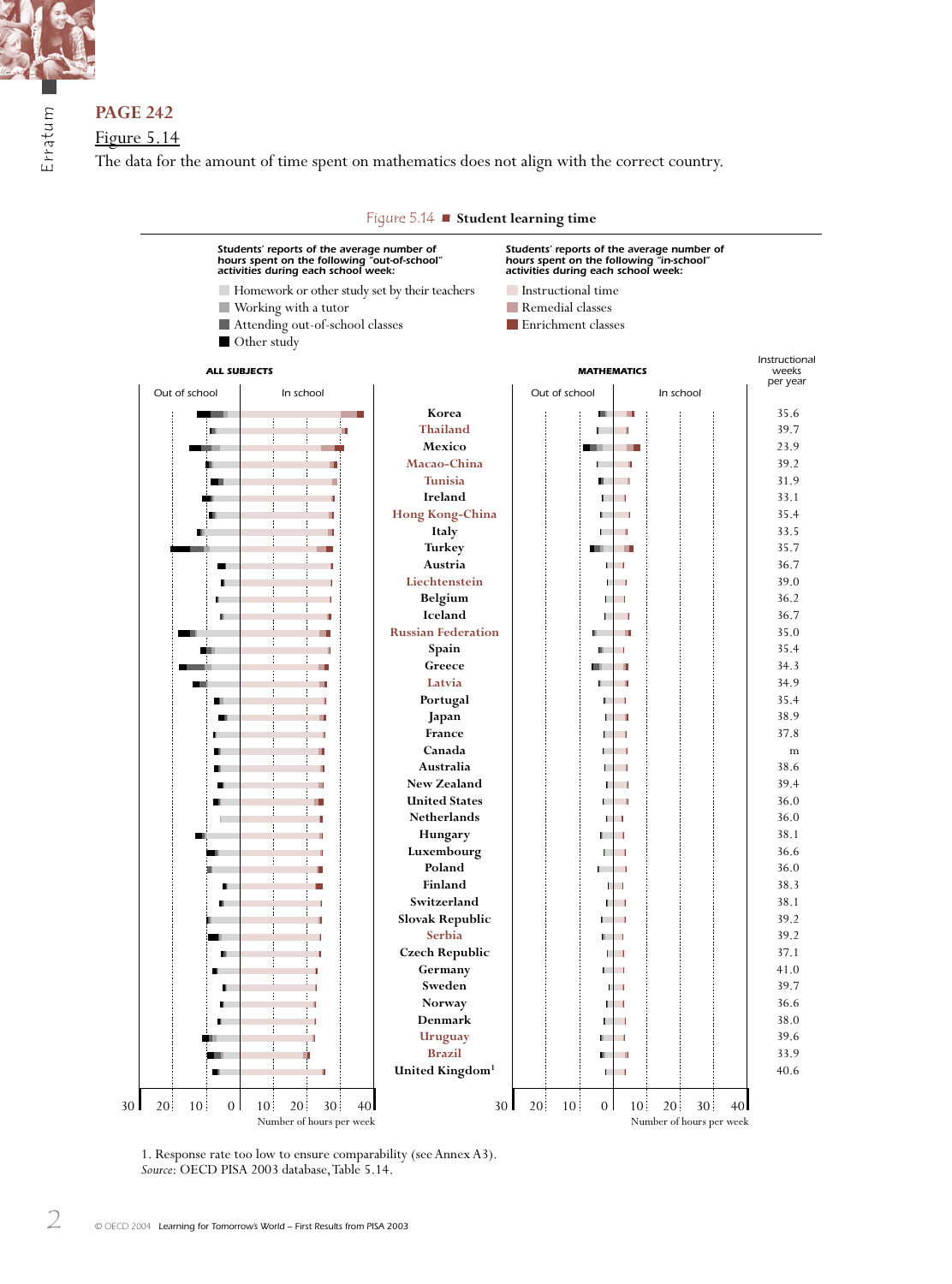

# **PAGE 256**

First full paragraph should read as following with the two mistakes identified in bold:

Taken together, the students' characteristics, the socio-economic background of students and schools, the students' and school principals' perceptions of the school climate, the school principals' reports on school policies and practices, and the assessment of the availability and quality of educational resources, as measured by PISA, account for **54** per cent of the variation in the average performance of OECD countries, an average of 71 per cent of the performance variation between schools within countries, and an average of **8** per cent of the performance variation of students within schools (see Model 4 in Table 5.21a).

# **PAGE 293**

Fifth paragraph should read as following with the one mistake identified in bold:

When the 25 OECD countries for which comparable data are available for both the PISA 2000 and 2003 assessments are compared jointly, it is clear that the average performance has remained unchanged (Figure 6.10).  $^{\circ}$  However, mainly because of the inclusion of new countries in 2003, the overall OECD mean for science is now 496 score points and the standard deviation is **109** score points.

# **PAGE 308**

#### Table A1.1

The data have been corrected.

| Table A1.1                                                     |
|----------------------------------------------------------------|
| Levels of parental education converted into years of schooling |

|                   |                             |            |                      |                                   | Completed ISCED Levels 3B Completed ISCED Level 3A   |                                        |                                    |                                    |
|-------------------|-----------------------------|------------|----------------------|-----------------------------------|------------------------------------------------------|----------------------------------------|------------------------------------|------------------------------------|
|                   |                             |            | Completed            | Completed<br><b>ISCED</b> Level 2 | or 3C (upper secondary<br>education providing direct | (upper secondary education             | Completed<br><b>ISCED</b> Level 5A | Completed<br><b>ISCED Level 5B</b> |
|                   |                             | Did not go | <b>ISCED</b> Level 1 | (lower secondary                  | access to the labour market                          | providing access to<br>ISCED 5A and 5B | (university level                  | (non-university                    |
|                   |                             | to school  | (primary education)  | education)                        | or to ISCED 5B programmes)                           | programmes)                            | tertiary education)                | tertiary education)                |
|                   |                             |            |                      |                                   |                                                      |                                        |                                    |                                    |
|                   | Australia                   | 0.0        | 6.5                  | 10.0                              | 11.5                                                 | 12.0                                   | 15.0                               | 14.0                               |
| OECD countries    | Austria                     | 0.0        | 4.0                  | 8.0                               | 11.0                                                 | 13.0                                   | 17.0                               | 15.0                               |
|                   | Belgium                     | 0.0        | 6.0                  | 8.0                               | 12.0                                                 | 12.0                                   | 16.0                               | 15.0                               |
|                   | Canada                      | 0.0        | 6.0                  | 9.0                               | 12.0                                                 | 12.0                                   | 17.0                               | 15.0                               |
|                   | Czech Republic              | 0.0        | 5.0                  | 9.0                               | 12.0                                                 | 13.0                                   | 17.0                               | 16.0                               |
|                   | Denmark                     | 0.0        | 6.0                  | 9.5                               | 12.5                                                 | 12.5                                   | 16.5                               | 15.5                               |
|                   | Finland                     | 0.0        | 6.0                  | 9.0                               | 12.0                                                 | 12.0                                   | 15.5                               | 14.5                               |
|                   | France                      | 0.0        | 5.0                  | 9.0                               | 11.0                                                 | 12.0                                   | 15.0                               | 14.0                               |
|                   | Germany                     | 0.0        | 4.0                  | 10.0                              | 12.0                                                 | 12.5                                   | 17.0                               | 15.0                               |
|                   | Greece                      | 0.0        | 6.0                  | 9.0                               | 11.5                                                 | 12.0                                   | 17.0                               | 15.5                               |
|                   | Hungary                     | 0.0        | 4.0                  | 8.0                               | 10.5                                                 | 12.0                                   | 16.5                               | 13.5                               |
|                   | Iceland                     | 0.0        | 7.0                  | 10.0                              | 13.0                                                 | 14.0                                   | 17.0                               | 16.5                               |
|                   | Ireland                     | 0.0        | 6.0                  | 9.0                               | $\mathbf a$                                          | 12.0                                   | 16.0                               | 14.0                               |
|                   | Italy                       | 0.0        | 5.0                  | 8.0                               | 11.0                                                 | 13.0                                   | 17.0                               | 16.0                               |
|                   | Japan                       | 0.0        | 6.0                  | 9.0                               | 12.0                                                 | 12.0                                   | 16.0                               | 14.0                               |
|                   | Korea                       | 0.0        | 6.0                  | 9.0                               | 12.0                                                 | 12.0                                   | 16.0                               | 15.0                               |
|                   | Luxembourg                  | 0.0        | 6.0                  | 9.0                               | 12.0                                                 | 13.0                                   | 17.0                               | 17.0                               |
|                   | Mexico                      | 0.0        | 6.0                  | 9.0                               | 12.0                                                 | 12.0                                   | 16.0                               | 14.0                               |
|                   | Netherlands                 | 0.0        | 6.0                  | 10.0                              | a                                                    | 12.0                                   | 15.0                               | a                                  |
|                   | New Zealand                 | 0.0        | 6.0                  | 10.0                              | 12.0                                                 | 13.0                                   | 16.0                               | 16.0                               |
|                   | Norway                      | 0.0        | 7.0                  | 10.0                              | 13.0                                                 | 13.0                                   | 17.0                               | 15.0                               |
|                   | Poland                      | 0.0        | a                    | 8.0                               | 11.0                                                 | 12.0                                   | 16.0                               | 15.0                               |
|                   | Portugal                    | 0.0        | 6.0                  | 9.0                               | 12.0                                                 | 12.0                                   | 17.0                               | 15.0                               |
|                   | Slovak Republic             | 0.0        | 4.0                  | 9.0                               | 12.0                                                 | 12.5                                   | 17.0                               | 15.0                               |
|                   | Spain                       | 0.0        | 6.0                  | 10.0                              | 12.0                                                 | 12.0                                   | 15.0                               | 14.0                               |
|                   | Sweden                      | 0.0        | 6.0                  | 9.0                               | 12.0                                                 | 12.0                                   | 15.5                               | 14.0                               |
|                   | Switzerland                 | 0.0        | 6.0                  | 9.0                               | 12.0                                                 | 12.5                                   | 15.0                               | 14.0                               |
|                   | Turkey                      | 0.0        | 5.0                  | 8.0                               | 11.0                                                 | 11.0                                   | 16.0                               | 14.0                               |
|                   | <b>United States</b>        | 0.0        | 6.0                  | 9.0                               | a                                                    | 12.0                                   | 16.0                               | 15.0                               |
|                   | <b>Brazil</b>               | 0.0        | 4.0                  | 8.0                               | 11.0                                                 | 11.0                                   | 16.0                               | 14.5                               |
|                   | Hong Kong-China             | 0.0        | 6.0                  | 9.0                               | 11.0                                                 | 13.0                                   | 16.0                               | 14.0                               |
|                   | Indonesia                   | 0.0        | 6.0                  | 9.0                               | 12.0                                                 | 12.0                                   | 16.0                               | 15.0                               |
|                   | Latvia                      | 0.0        | 4.0                  | 9.0                               | 12.0                                                 | 12.0                                   | 16.0                               | 16.0                               |
|                   | Liechtenstein               | 0.0        | 5.0                  | 9.0                               | 11.0                                                 | 12.0                                   | 15.0                               | 14.0                               |
|                   | Macao-China                 | 0.0        | 6.0                  | 9.0                               | 11.0                                                 | 13.0                                   | 16.0                               | 14.0                               |
|                   | <b>Russian Federation</b>   | 0.0        | 4.0                  | 9.0                               | 11.5                                                 | 12.0                                   | 15.0                               | a                                  |
|                   | Serbia                      | 0.0        | 4.0                  | 8.0                               | 11.0                                                 | 12.0                                   | 16.0                               | 14.0                               |
|                   | Thailand                    | 0.0        | 6.0                  | 9.0                               | 12.0                                                 | 12.0                                   | 16.0                               | 14.0                               |
| Partner countries | Tunisia                     | 0.0        | 6.0                  | 9.0                               | 12.0                                                 | 13.0                                   | 17.0                               | 16.0                               |
|                   | Uruguay                     | 0.0        | 6.0                  | 9.0                               | 11.0                                                 | 12.0                                   | 16.0                               | 15.0                               |
|                   | United Kingdom <sup>1</sup> | 0.0        | 6.0                  | 9.0                               | 11.0                                                 | 12.0                                   | 16.0                               | 15.0                               |

1. Response rate too low to ensure comparability (see Annex A3).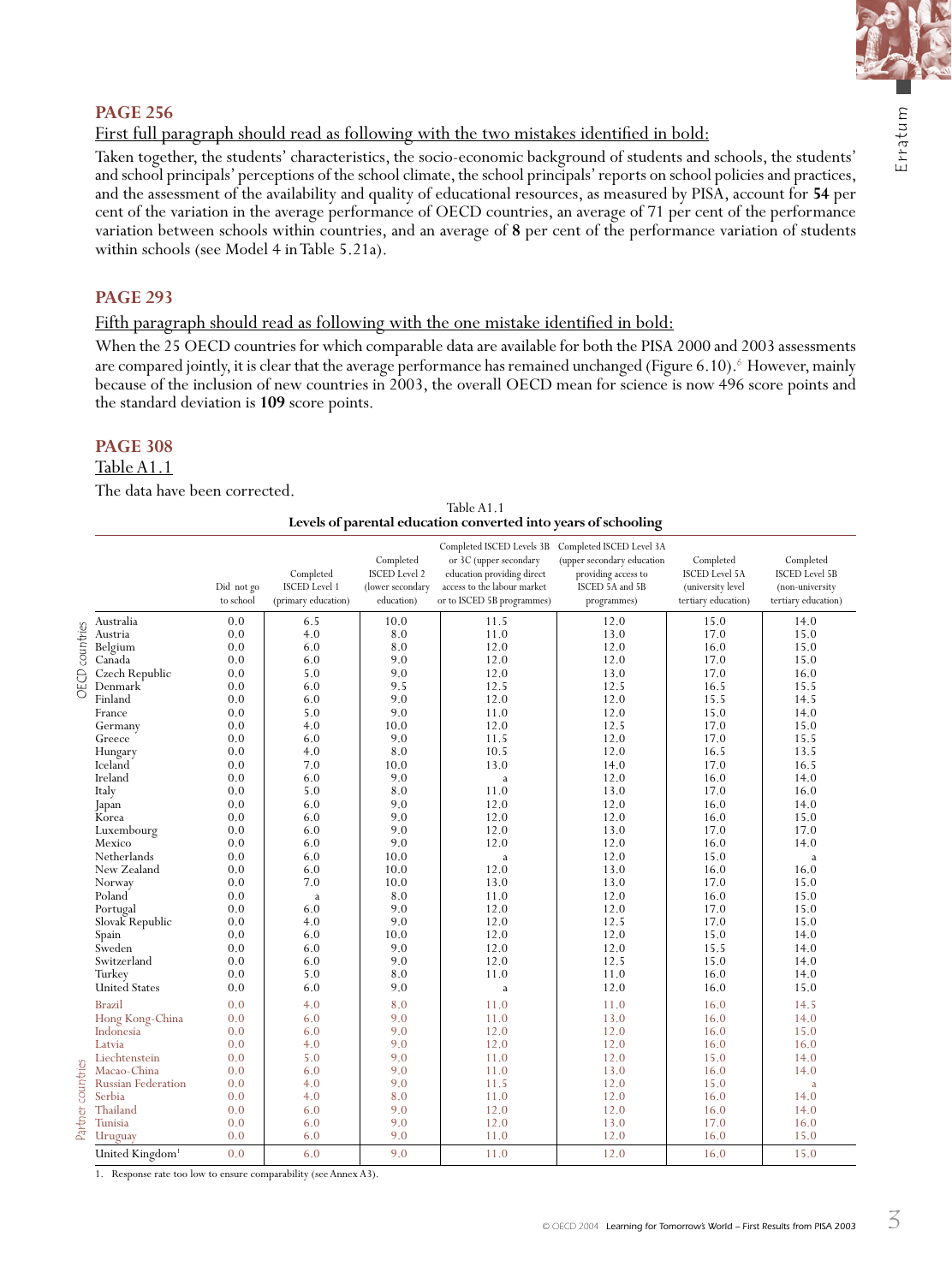

# **PAGE 381** Table 3.15

The data have been corrected.

| Table 3.15                                                                  |  |
|-----------------------------------------------------------------------------|--|
| Percentage of variance in learner characteristics that lies between schools |  |

|                   |                             |                                                |                                              |                                 |                           | Percentage of between-school variance on each index |                            |                           |                       |
|-------------------|-----------------------------|------------------------------------------------|----------------------------------------------|---------------------------------|---------------------------|-----------------------------------------------------|----------------------------|---------------------------|-----------------------|
|                   |                             | Interest in and<br>enjoyment of<br>mathematics | Instrumental<br>motivation<br>in mathematics | Self-efficacy<br>in mathematics | Anxiety<br>in mathematics | Self-concept<br>in mathematics                      | Memorisation<br>strategies | Elaboration<br>strategies | Control<br>strategies |
|                   | Australia                   | 3.9                                            | 2.5                                          | 8.1                             | 2.6                       | 2.6                                                 | 1.8                        | 2.1                       | 3.0                   |
| OECD countries    | Austria                     | 9.1                                            | 17.0                                         | 19.4                            | 5.6                       | 6.2                                                 | 3.4                        | 7.2                       | 2.4                   |
|                   | Belgium                     | 5.3                                            | 5.8                                          | 14.0                            | 3.1                       | 2.0                                                 | 3.4                        | 5.7                       | 7.3                   |
|                   | Canada                      | 5.1                                            | 4.7                                          | 6.1                             | 3.0                       | 3.7                                                 | 3.3                        | 3.4                       | 5.3                   |
|                   | Czech Republic              | 5.9                                            | 10.2                                         | 21.5                            | 7.1                       | 5.4                                                 | 5.9                        | 3.8                       | 4.0                   |
|                   | Denmark                     | 4.8                                            | 3.0                                          | 5.5                             | 4.1                       | 3.1                                                 | 2.4                        | 1.7                       | 2.8                   |
|                   | Finland                     | 2.5                                            | 1.1                                          | 2.7                             | 1.6                       | 1.8                                                 | 0.6                        | 0.5                       | 1.0                   |
|                   | France                      | $\ensuremath{\text{W}}$                        | W                                            | $\ensuremath{\text{W}}$         | W                         | $\ensuremath{\text{W}}$                             | $\mathbf{W}$               | W                         | W                     |
|                   | Germany                     | 3.6                                            | 4.3                                          | 11.7                            | 2.3                       | 1.3                                                 | 4.1                        | 4.0                       | 2.4                   |
|                   | Greece                      | 3.2                                            | 3.0                                          | 9.8                             | 3.5                       | 5.3                                                 | 0.9                        | 1.3                       | 1.8                   |
|                   | Hungary                     | 5.1                                            | 3.8                                          | 22.3                            | 5.6                       | 4.9                                                 | 2.3                        | 2.5                       | 1.0                   |
|                   | Iceland                     | 3.3                                            | 2.6                                          | 3.8                             | 1.5                       | 1.9                                                 | 1.3                        | 1.8                       | 2.2                   |
|                   | Ireland                     | 1.9                                            | 3.4                                          | 7.1                             | 3.2                       | 3.3                                                 | 0.9                        | 2.2                       | 1.8                   |
|                   | Italy                       | 10.5                                           | 10.9                                         | 15.4                            | 3.1                       | 5.3                                                 | 4.1                        | 7.8                       | 7.2                   |
|                   | Japan                       | 6.3                                            | 8.7                                          | 26.0                            | 2.9                       | 2.9                                                 | 2.5                        | 3.2                       | 4.5                   |
|                   | Korea                       | 8.0                                            | 8.8                                          | 20.5                            | 2.2                       | 10.3                                                | 5.5                        | 5.8                       | 13.8                  |
|                   | Luxembourg                  | 2.9                                            | 4.4                                          | 7.7                             | 2.4                       | 1.0                                                 | 1.9                        | 4.2                       | 2.3                   |
|                   | Mexico                      | 10.1                                           | 5.5                                          | 7.4                             | 4.8                       | 5.7                                                 | 6.2                        | 6.2                       | 5.5                   |
|                   | Netherlands                 | 3.7                                            | 2.8                                          | 9.0                             | 3.7                       | 3.7                                                 | 3.7                        | 4.6                       | 3.8                   |
|                   | New Zealand                 | 6.6                                            | 2.3                                          | 5.8                             | 3.7                       | 2.4                                                 | 3.4                        | 4.9                       | 2.6                   |
|                   | Norway                      | 3.1                                            | 3.1                                          | 4.2                             | 2.9                       | 2.4                                                 | 1.3                        | 1.7                       | 1.3                   |
|                   | Poland                      | 3.1                                            | 2.7                                          | 5.5                             | 2.2                       | 1.5                                                 | 0.3                        | 1.7                       | 0.9                   |
|                   | Portugal                    | 3.0                                            | 2.6                                          | 10.8                            | 2.8                       | 3.0                                                 | 2.6                        | 2.1                       | 5.0                   |
|                   | Slovak Republic             | 6.8                                            | 10.2                                         | 23.2                            | 5.6                       | 6.2                                                 | 2.8                        | 4.6                       | 4.0                   |
|                   | Spain                       | 3.8                                            | 3.6                                          | 6.9                             | 4.4                       | 4.9                                                 | 2.5                        | 3.5                       | 2.7                   |
|                   | Sweden                      | 4.2                                            | 2.3                                          | 6.4                             | 2.5                       | 3.4                                                 | 1.3                        | 2.1                       | 2.1                   |
|                   | Switzerland                 | 2.8                                            | 6.5                                          | 12.2                            | 3.8                       | 2.7                                                 | 3.8                        | 3.2                       | 2.6                   |
|                   | Turkey                      | 6.7                                            | 4.0                                          | 20.0                            | 6.9                       | 7.0                                                 | 2.9                        | 4.2                       | 5.0                   |
|                   | <b>United States</b>        | 5.4                                            | 3.2                                          | 5.8                             | 3.5                       | 3.6                                                 | 4.0                        | 4.6                       | 3.3                   |
|                   | OECD average                | 4.9                                            | 4.7                                          | 11.4                            | 3.5                       | 3.9                                                 | 2.9                        | 3.6                       | 3.6                   |
|                   | <b>Brazil</b>               | 10.6                                           | 8.5                                          | 8.5                             | 5.9                       | 3.5                                                 | 5.6                        | 5.3                       | 2.2                   |
|                   | Hong Kong-China             | 2.7                                            | 2.7                                          | 16.3                            | 4.4                       | 4.5                                                 | 1.5                        | 1.2                       | 4.0                   |
|                   | Indonesia                   | 12.5                                           | 6.8                                          | 8.2                             | 5.5                       | 10.9                                                | 7.6                        | 5.2                       | 4.8                   |
|                   | Latvia                      | 5.7                                            | 4.4                                          | 7.2                             | 4.2                       | 3.4                                                 | 2.9                        | 2.0                       | 2.2                   |
|                   | Liechtenstein               | 5.8                                            | 7.9                                          | 11.1                            | 0.8                       | 0.0                                                 | 11.8                       | 15.2                      | 1.7                   |
|                   | Macao-China                 | 0.0                                            | 0.6                                          | 6.1                             | 2.6                       | 4.0                                                 | 1.4                        | 1.7                       | 2.2                   |
| Partner countries | <b>Russian Federation</b>   | 7.3                                            | 4.6                                          | 7.7                             | 4.9                       | 5.1                                                 | 2.5                        | 3.0                       | 2.8                   |
|                   | Serbia                      | 10.6                                           | 10.0                                         | 7.8                             | 6.9                       | 4.3                                                 | 6.9                        | 6.3                       | 5.4                   |
|                   | Thailand                    | 5.2                                            | 4.4                                          | 9.8                             | 5.1                       | 4.8                                                 | 3.9                        | 4.6                       | 4.6                   |
|                   | Tunisia                     | 4.6                                            | 3.9                                          | 10.5                            | 2.8                       | 5.5                                                 | 1.6                        | 2.3                       | 2.4                   |
|                   | Uruguay                     | 3.8                                            | 4.9                                          | 8.7                             | 5.8                       | 5.2                                                 | 3.5                        | 5.8                       | 2.6                   |
|                   | United Kingdom <sup>1</sup> | 4.3                                            | 4.0                                          | 9.1                             | 3.9                       | 3.5                                                 | 4.7                        | 3.2                       | 3.8                   |

1. Response rate too low to ensure comparability (see Annex A3).

# **PAGE 393** Table 4.2f – **Portugal**

Mean scores and standard errors for first-generation students on the mathematics, reading and science scales should be coded "c".